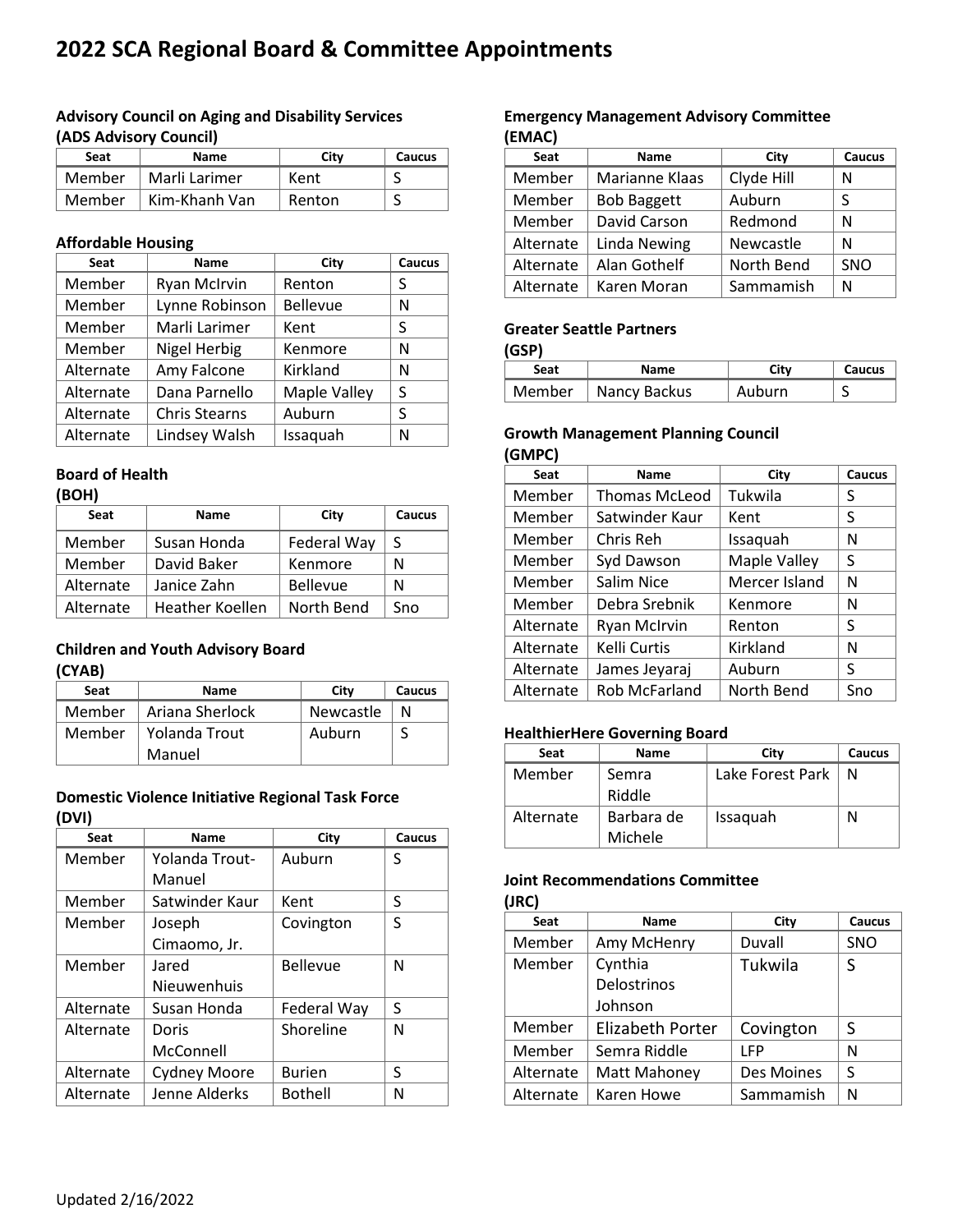# **2022 SCA Regional Board & Committee Appointments**

#### **King Conservation District Advisory Committee (KCD)**

| Seat      | <b>Name</b>      | City       | Caucus |
|-----------|------------------|------------|--------|
| Member    | Brenda Fincher   | Kent       | S      |
| Member    | Victoria Hunt    | Issaquah   | N      |
| Member    | Vanessa Kritzer  | Redmond    | N      |
| Alternate | Kelli Curtis     | Kirkland   | N      |
| Alternate | Cara Christensen | Snoqualmie | Sno    |
| Alternate | Valerie          | Renton     | S      |
|           | O'Halloran       |            |        |

## **King County Flood Control District Advisory Committee (KCFCDAC)**

| Seat      | Name                | City          | Caucus     |
|-----------|---------------------|---------------|------------|
| Member    | <b>Henry Sladek</b> | Skykomish     | <b>SNO</b> |
| Member    | Michelle Hogg       | Duvall        | SNO        |
| Member    | Karen Moran         | Sammamish     | Ν          |
| Member    | Carol Benson        | <b>Black</b>  | SV         |
|           |                     | Diamond       |            |
| Alternate | Leanne Guier        | Pacific       | <b>SV</b>  |
| Alternate | <b>JC Harris</b>    | Des Moines    | S          |
| Alternate | Melanie O'Cain      | Kenmore       | Ν          |
| Alternate | Sarah Moore         | <b>Burien</b> | S          |

### **King County Law Enforcement Officers' and Fire Fighters' Plan 1 (LEOFF1) Disability Retirement Board**

| Seat   | Name           | Citv   | Caucus |
|--------|----------------|--------|--------|
| Member | Erin Sitterley | SeaTac | ت      |

### **King County Regional Homelessness Authority (KCRHA) Governing Committee**

| Seat   | <b>Name</b>   | City    | <b>Caucus</b> |
|--------|---------------|---------|---------------|
| Member | Ed Prince     | Renton  |               |
| Member | Angela Birney | Redmond | N             |
| Member | Nancy Backus  | Auburn  |               |

## **Local Hazardous Waste Management Program (LHWMP) Management Coordination Committee b (MCC)**

| Seat   | <b>Name</b>   | Citv    | <b>Caucus</b> |
|--------|---------------|---------|---------------|
| Member | Corinna Pfeil | Kenmore | N             |

## **Mental Illness and Drug Dependency (MIDD) Oversight Committee King County**

| Seat      | Name                 | Citv   | Caucus |
|-----------|----------------------|--------|--------|
| Member    | Brenda Fincher       | Kent   |        |
| Alternate | <b>Chris Stearns</b> | Auburn | ب      |

## **Puget Sound Clean Air Agency (PSCAA) Advisory Council**

| Seat   | Name           | Citv | <b>Caucus</b> |
|--------|----------------|------|---------------|
| Member | Satwinder Kaur |      | ۰             |

### **PSRC Economic Development District Board (EDDB)**

| Seat      | <b>Name</b>      | City        | Caucus |
|-----------|------------------|-------------|--------|
| Member    | <b>Ed Prince</b> | Renton      |        |
| Member    | Lydia Assefa-    | Federal Way | S      |
|           | Dawson           |             |        |
| Alternate | Kathy Hougardy   | Tukwila     | S      |
| Alternate | James Mayhew     | Snoqualmie  | Sno    |

### **PSRC Executive Board**

| Seat         | <b>Name</b>          | City           | Caucus     |
|--------------|----------------------|----------------|------------|
| Member       | Amy Ockerlander      | Duvall         | <b>SNO</b> |
| Member       | <b>Chris Roberts</b> | Shoreline      | N          |
| Member       | Allan Ekberg         | Tukwila        | S          |
| Alternate    | David Baker          | Kenmore        | N          |
| Alternate    | James McNeal         | <b>Bothell</b> | N          |
| Alternate    | Jeff Wagner          | Covington      | S          |
| $2^{nd}$ Alt | Mary Lou Pauly       | Issaquah       | N          |
| $2nd$ Alt    | Jan Molinaro         | Enumclaw       | SV         |

#### **PSRC Growth Management Policy Board (GMPB)**

| Seat      | <b>Name</b>           | City           | Caucus |
|-----------|-----------------------|----------------|--------|
| Member    | <b>Traci Buxton</b>   | Des Moines     | S      |
| Member    | <b>Ed Prince</b>      | Renton         | S      |
| Member    | <b>Tola Marts</b>     | Issaquah       | N      |
| Alternate | Phillipa Kassover     | Lake Forest    | N      |
|           |                       | Park           |        |
| Alternate | Jessica Forsythe      | Redmond        | N      |
| Alternate | <b>Mason Thompson</b> | <b>Bothell</b> | N      |

#### **PSRC Operations Committee**

| Seat   | Name                   | City      | Caucus |
|--------|------------------------|-----------|--------|
| Member | Chris Roberts          | Shoreline | N      |
|        | Alternate   Dana Ralph | Kent      | ت      |

### **PSRC Transportation Policy Board**

#### **(TPB)**

| Seat      | <b>Name</b>    | City          | Caucus |
|-----------|----------------|---------------|--------|
| Member    | Kate Kruller   | Tukwila       | S      |
| Member    | Dana Ralph     | Kent          | S      |
| Member    | Mary Lou Pauly | Issaquah      | N      |
| Alternate | Peter Kwon     | SeaTac        | S      |
| Alternate | Wendy Weiker   | Mercer Island | N      |
| Alternate | Jay Arnold     | Kirkland      | N      |